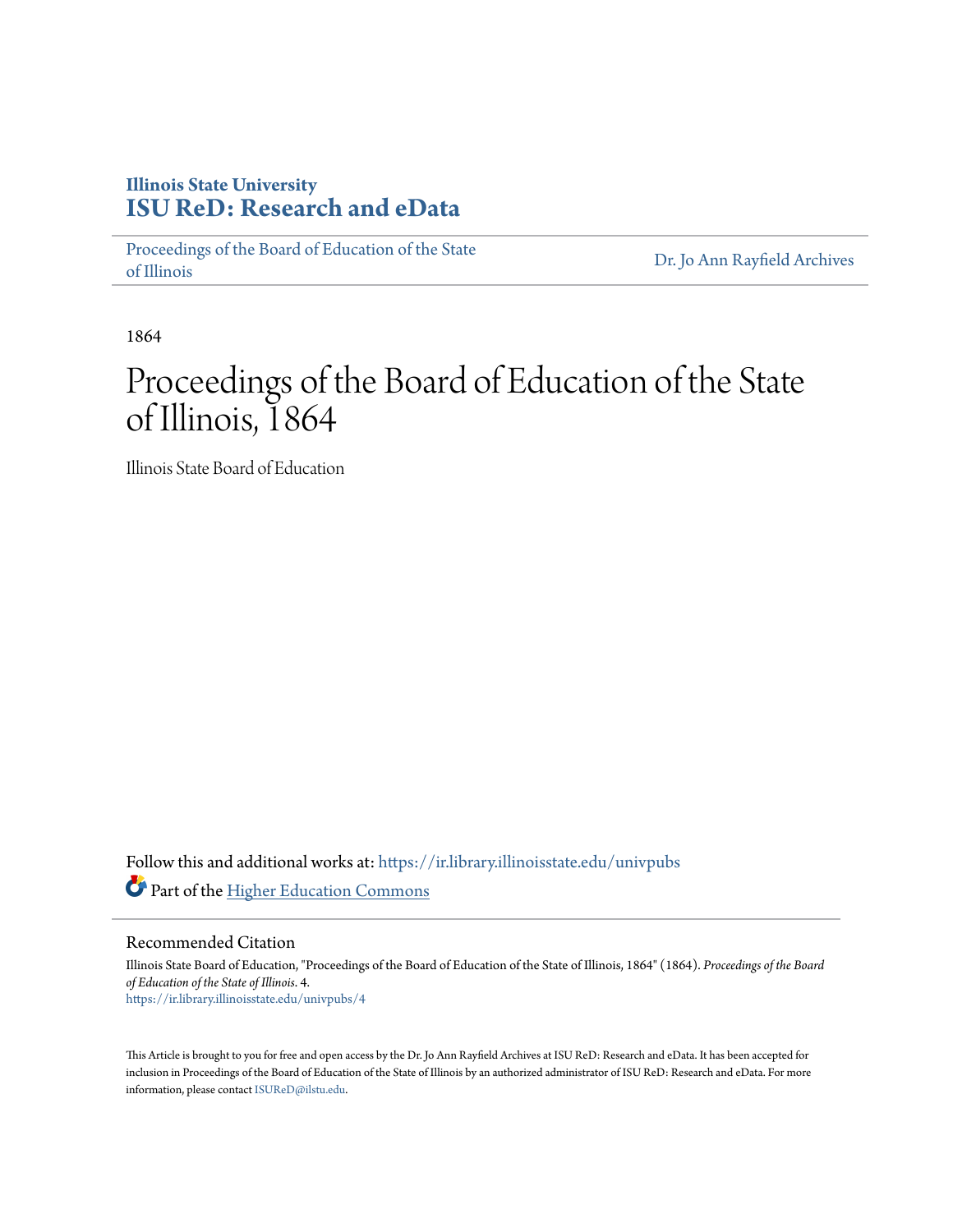## PROCEEDINGS.

NoRMAL **UNIVERSITY,** BLOOMINGTON, *WFednesday, June 22, 1864. J*

The State Board of Education met at ten o'clock A. M., at the Normal University, Bloomington, on Wednesday, June 22, 1864. The following members were present: Messrs. Goudy, Bass, Medill, and Wing.

On motion, Dr. Goupy was elected President pro tem., and Dr. WING was elected Secretary.

No quorum being present, on motion, the Board adjourned, to meet at four o'clock, P. M.

#### *Wednesday, June 22, 4 o'clock, P. M.*

Board met pursuant to adjournment, the following members being present: Hon. S. W. Moulton, President; John P. Brooks, Secretary; Hons. Goudy, Medill, Bass, Hatch, Wells, Bateman, Wing.

The following claims were presented, and, on motion, referred to the Auditing Committee:

Prof. Cady, for services in University as teacher of music..\$310 00  $M$ . W. Butler, for work on Normal University........ 48 10 M. W. Butler, for work on Normal University  $\dots$ .

Mr. HATCH made a statement to the Board concerning claim of **Mr.** ROGrERS against the Board, amounting to \$145 63, and an additional statement concerning the indebtedness of Mr. RoGERS to the Board, when, on motion, the case was disposed of by the adoption of a resolution offered by Mr. HATCH.

A statement of the claim of Mr. GREENBAUM was made by himself, with a request that the claim (being a lien) be secured by a policy of insurance on the University.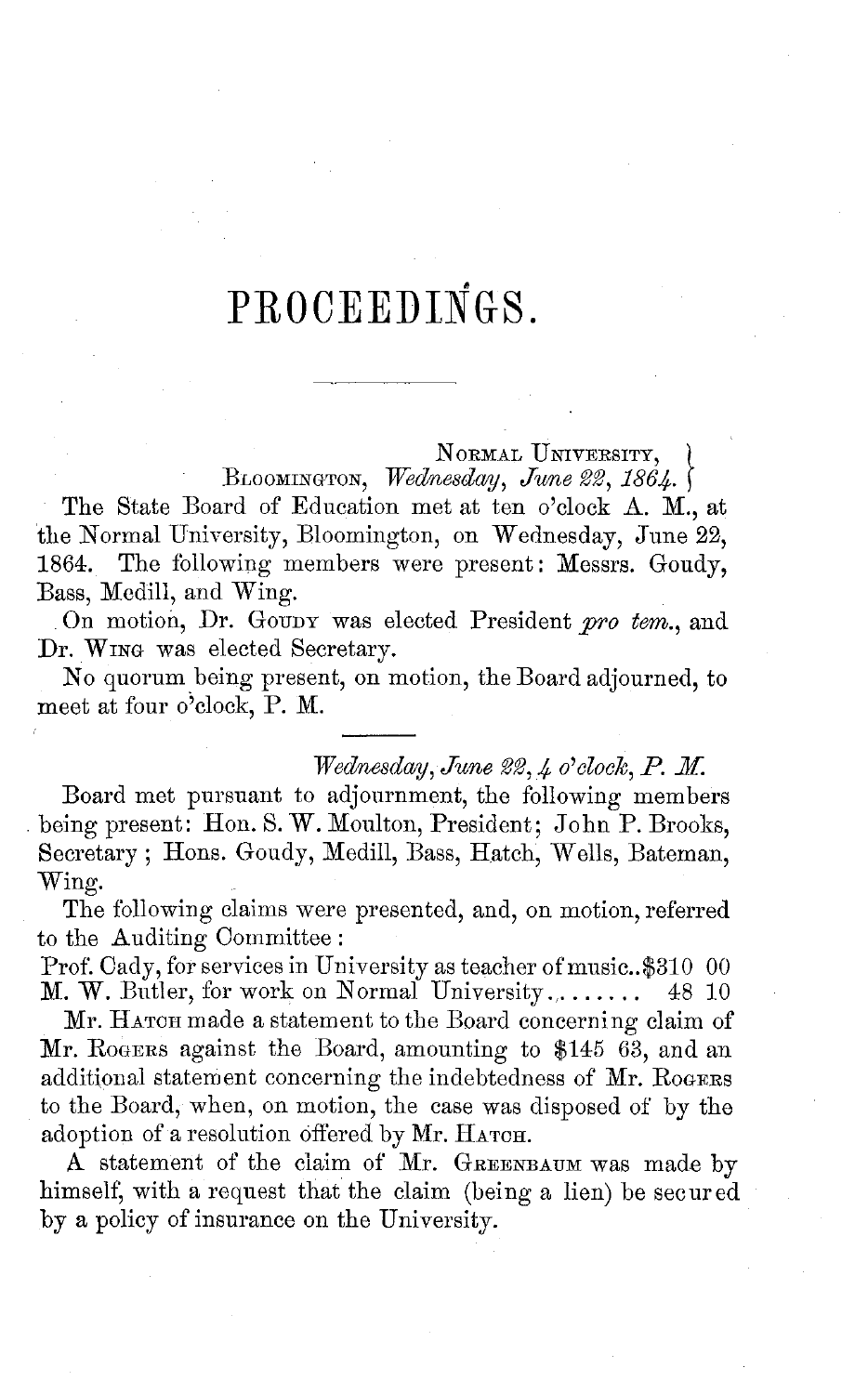On motion, it was resolved that the Board execute an insurance upon the University building to the amount of \$10.000, at a rate not exceeding one-half per cent., and that the policy of said insurance be assigned to  $\tilde{M}$ r. GREENBAUM as security.

Statements were made by Mr. LEAMING on behalf of Mr. PIKE, concerning the lands belonging to the University, when, on motion, the whole subject was referred to the Auditing Committee, with a request that President MOULTON act with said Committee in the consideration of the subject.

On motion, the Board adjourned till eight o'clock, P. M.

#### *Eight o'clock, P. X.*

Board met pursuant to adjournment.

The resignation of Miss. M. E. OSBAND was presented, and, on motion of Dr. WING, accepted.

The following resolutions were offered by Mr. WELLS, and unanimously adopted:

*Resolved,* That the Board of Education accept the resignation of Miss IM. E. **OSBAND** with sincere regret.<br>Resolved, That the Board has ever found in Miss OSBAND a teacher of uncommon

ability, and of peculiar fitness for the responsible position she has been called to occupy.

*Resolved,* That the thanks of the Board are specially due to Miss **OSBAND** for the elevating and refining influence which she has ever exerted in the University, and which has contributed in a marked degree to the high standard of character and deportment which has been attained by the students.

Mr. EDWARDS, Principal of the University, read his report of the condition and prospects of the institution, which, on motion of Mr. HATCH, was accepted.

On motion, it was resolved that the use of the large hall of the University be allowed to Messrs. FARGO and PALMER for session of N. W. Musical Academy, in consideration of the gratuitous instruction in music to students of the institution during the time of said session.

The report of C. M. HOLDER, Treasurer of the Board was presented and read, and, on motion, referred to Auditing Committee.

The following is a synopsis of the report:

|                                                 | \$891 49 |  |
|-------------------------------------------------|----------|--|
| To amount received from Farm                    | 22 25    |  |
| For amount received for tuition in Model School | 457 50   |  |
|                                                 |          |  |

\$13,817 23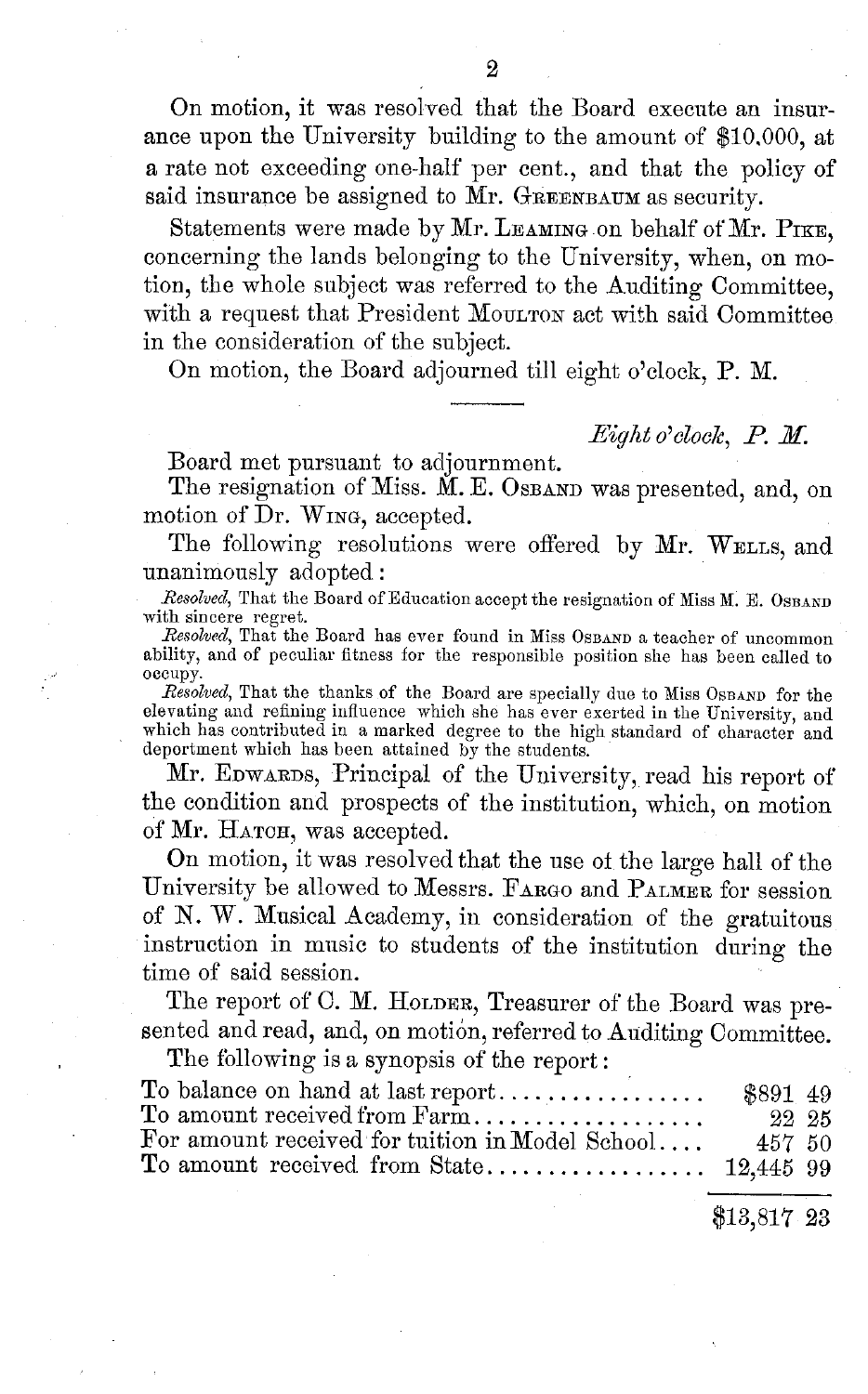#### \$13,817 23

On motion of Dr. GOUDY, it was resolved that the following persons are entitled to graduation in the Normal University, with the highest honors of the institution:

LYMAN B. KELLOGG, of McHenry County; GEORGE COLVIN, of McLean County; PHILO A. MARSH, of Woodford County; ANNA P. GRENNELL, of McLean County; **HARRIET** E. **DUNN,** of Mc-Lean County ; EDITH T. JOHNSON, of La Salle County; **ISABELLA MOORE,** of Pike County; HARRIET E. **STEWART,** of Putnam County.

President EDWARDS submitted his report of disbursement of contingent fund, which was approved.

On motion, it was ordered that the sum of \$250 be placed at the disposal of the President of the University, as contingent fund, to meet the expenses of the institution for the ensuing six months, and that he report the items of expenditure (with vouchers) to the next meeting of the board.

On motion, resolved that the Treasurer be authorized to contract for coal for the use of the University during the ensuing year.

Dr. GOUDY, from the Auditing Committee, reported the following claims as approved, which were ordered to be paid:

**FROM THE STATE FUND.**

Maxwell & Ridelhuber, for books and stationery ...... \$89 14 R. Thompson & Co., for incidentals .................. 86 57 **FROM THE BUILDING FUND.**

Oscar F. M cIntyre ................................. \$91 50 On motion, Board adjourned till eight o'clock A. M., to-morrow.

*Thwrsday, 8 o'clook, A. M.*

Board met.

The committee appointed at the last meeting (December) to investigate the disbursements of Legislative appropriation of -\$65,000 to Normal University, reported progress and asked **fur**ther time, which was granted.

Mr. **MEDILL** offered the following resolutions, which were unanimously adopted: